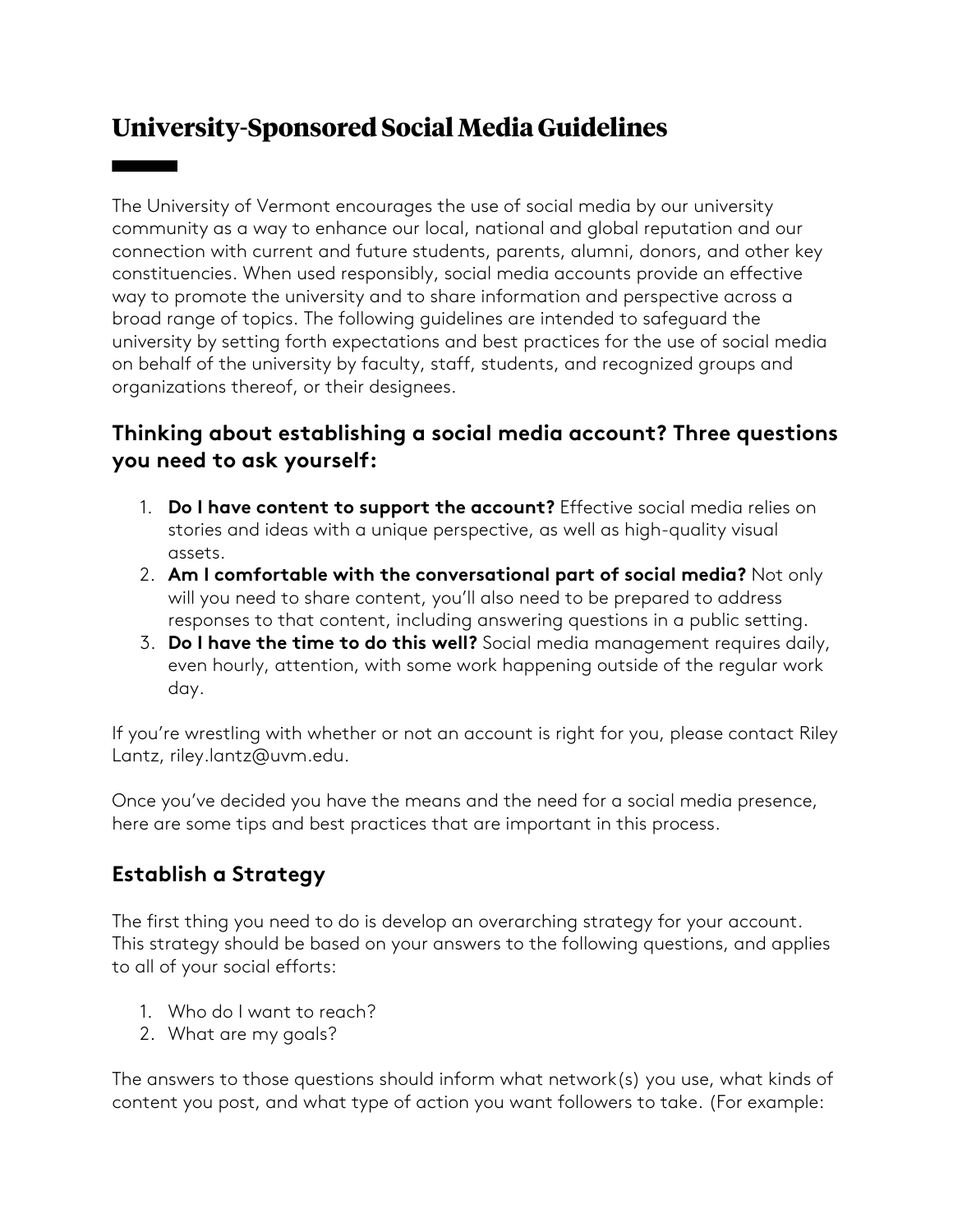if you want to reach alumni, and your goals are to reconnect them to the university and reform a sense of community, eventually leading to gifts to the university, your content should reflect and encourage that type of engagement.)

Broadly, here is a description of what the main social media platforms are best for:

- **Facebook** is the most widely adopted social media network across all demographics, and is a great platform to engage with people who already have a connection to UVM, which may include anyone from prospective students and families all the way to alumni. Useful for having conversations with fans, and encouraging conversation amongst fans. Two options are available for brands on Facebook: a page or a group. A page can be used to cultivate a public presence on Facebook and is mainly fed by the brand. A group, however, is fed by content from members, and can be public or private.
- **Twitter** is the place where the hashtag was born. Many Twitter users turn to the network as a news source, which offers the potential to reach many followers who may not have a direct connection to UVM, but may be searching for updates on a specific topic or trend. Twitter users also have strong expectations for customer service and timely responses to questions.
- **Instagram** has an audience that is somewhere between Twitter and Facebook. While it's a place for users to cultivate their own photo album and follow people or brands they already have a connection to, there are also many users who search for specific topics or hashtags on Instagram. Instagram is a good channel to reach prospective and current students, and younger alumni (40 and under).
- **Snapchat** offers brands the chance to form a one-on-one connection with users. It's not a place to facilitate conversations with or between fans, but is a good place to push messages directly to followers. Heavy adoption with younger audiences (age 30 and under) makes Snapchat a good channel for reaching prospective and current students. Due to the nature of Snapchat and the effort that's required to maintain the channel, and to avoid splitting our audience, schools, offices, and colleges are encouraged to contribute to the university's main Snapchat account, rather than creating separate accounts. Please contact Riley Lantz at [riley.lantz@uvm.edu](mailto:riley.lantz@uvm.edu) if interested.

Once you determine which network(s) you'd like to create an account on, visit the UVM social media directory to see what accounts already exist to avoid duplication of efforts, and uncover opportunities for collaboration. Each school, college, and office has specialized messages that make sense for unique groups. Determining what your unique content niche is, and what your goals are, will ensure we're not diluting or duplicating efforts by trying to reach the same audience, or accomplish the same goal.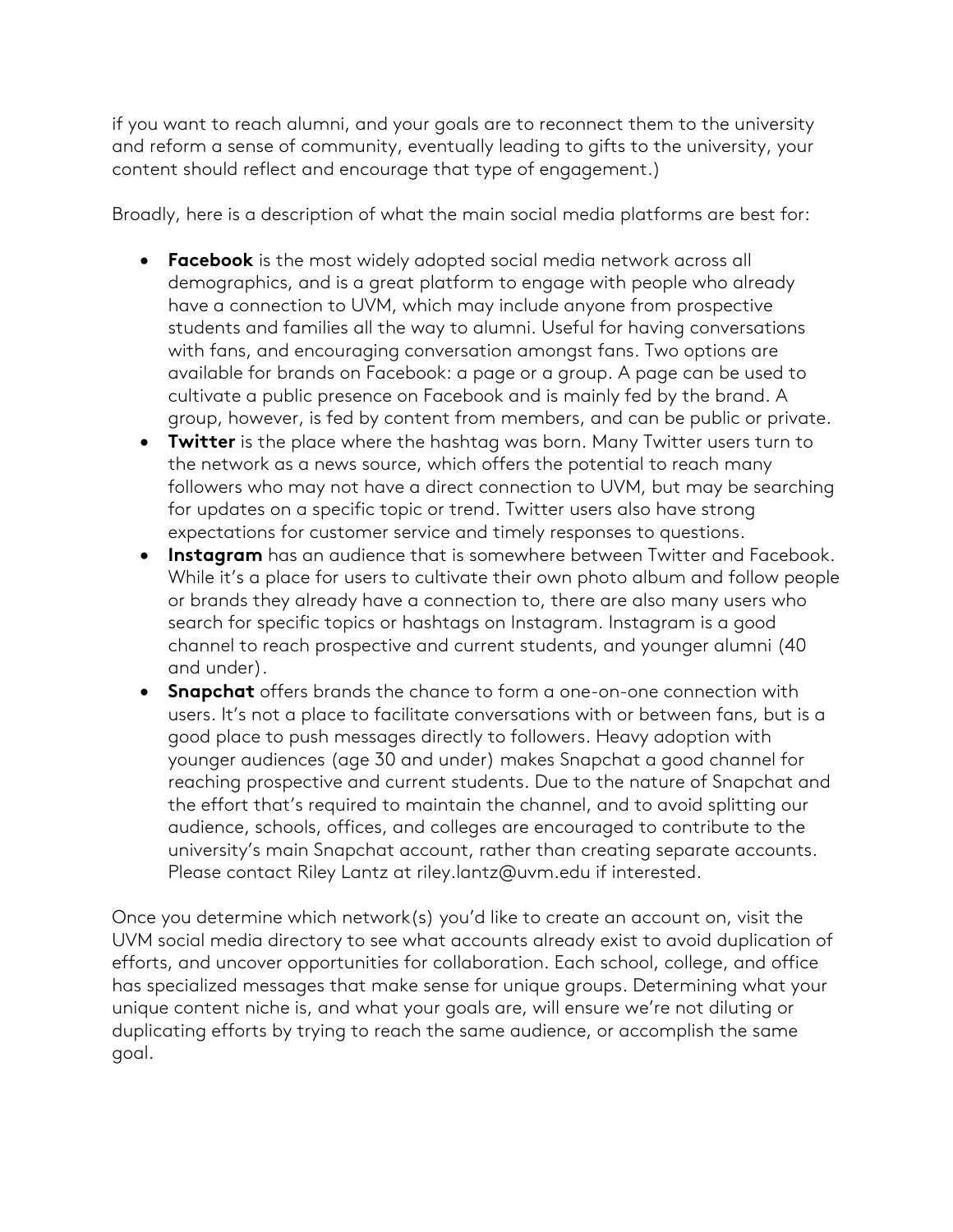#### **Creating an account**

First, get written approval from a unit head or, in the case of a recognized student group or organization, faculty/staff advisor to create a university-sponsored social media account for your unit. Approvers should be at the Dean, Director, Chair or Department Head level for departmental accounts. Approvers should document what accounts have been set up for their units and who the account administrators are. Approvers are also encouraged to understand the purposes of the account and know how to access account content. Approvers should understand that they may share accountability should the account cause reputational harm or include content that doesn't conform to University policy.

If a social media account already exists for your unit, and you no longer have access, make every effort to regain access. This may include contacting the social media network, account creators, and/or those with prior access.

Social media pages and accounts should be set up through a generic department, organization, or office uvm.edu email address and user ID, when possible. The password for the account should meet or exceed the complexity requirements for UVM Net-ID passwords. Do not use your UVM Net-ID password as your account password.

Share administrative access to the account with at least one other UVM representative. Redundancy is important, but keep in mind this also opens you up to increased risk. As a general guideline, share access with 2-5 UVM representatives who are also fully informed by these guidelines. Administrators are required to change the password and password-reset questions for each social media account when anyone with access to the account leaves UVM or changes jobs.

When naming your account, review the [UVM social media directory](https://www.uvm.edu/uvmnews/social-media-directory) to ensure your account name will be unique and distinguishable from other university-affiliated accounts. Your name should be easily searchable and identifiable. Avoid insider acronyms or nicknames that may make it hard for users to find your account.

UVM social media avatars are available for download on the [Creative Style Guide](https://www.uvm.edu/creative_styleguide/downloads_and_examples).

Your bio is a good place to state your affiliation with the University of Vermont. On Twitter, include @uvmvermont, the University's official handle, in your bio.

Follow other UVM accounts on each network, including the official university accounts. [See the directory of some of the most active UVM social accounts](https://www.uvm.edu/uvmnews/social-media-directory).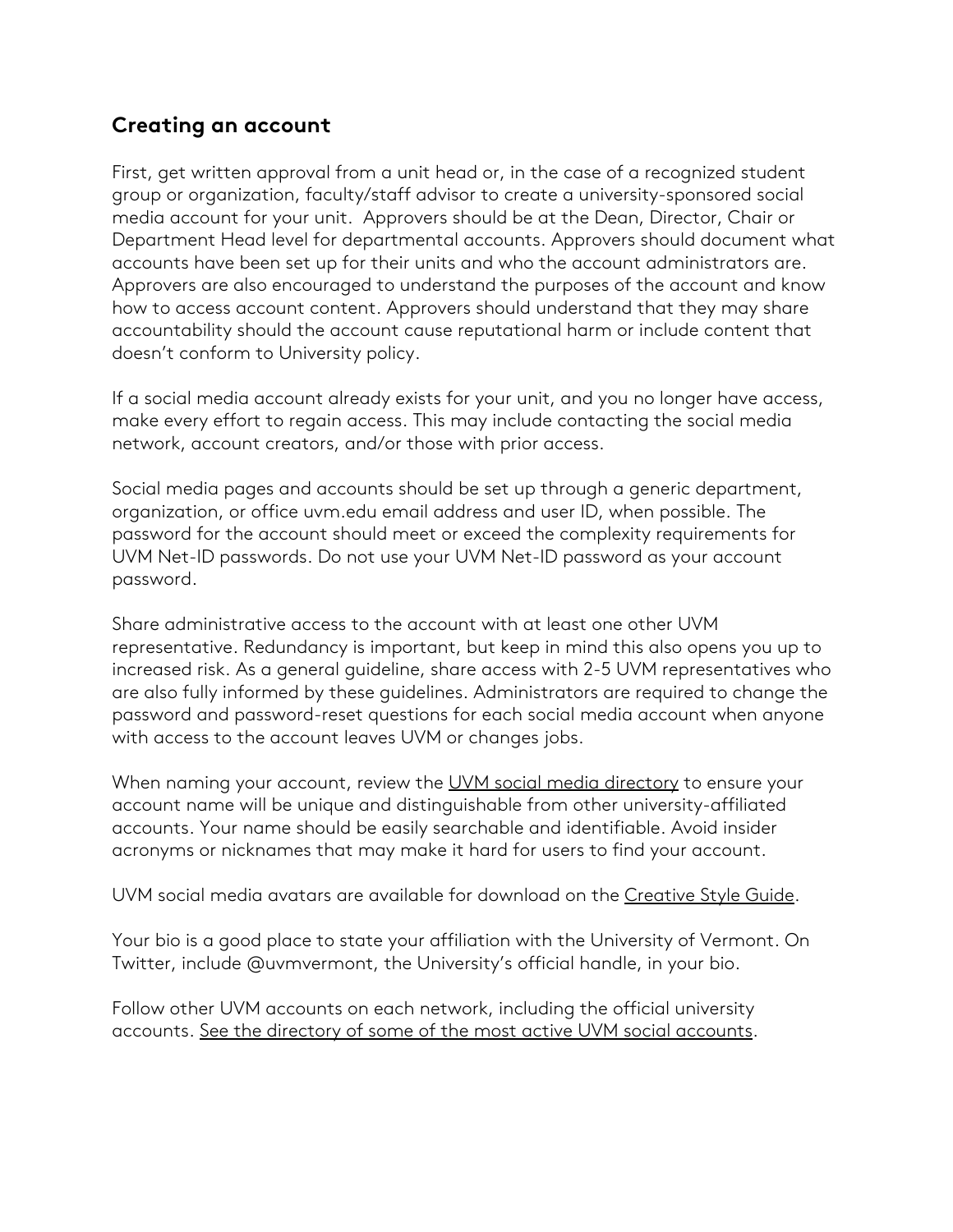# **Tips on Using Your New Account**

Social media presents a host of opportunities for brands. Here are some tips to keep in mind to maximize your success:

- Think of social media as a form of two-way communication, not just one way. Use it as an opportunity to have conversations and engage with followers.
- Listening is often as important as talking. Actively monitor your account, and respond to questions in a timely manner. Most platforms require regular moderation.
- While moderation is sometimes necessary, transparency is key. Users on social media expect brands to be authentic, honest, and human. Try not to overmoderate conversation (as a general rule of thumb, UVM only removes or hides comments on our social channels that are threatening, harassing, or profanityladen (a differing opinion is not enough to warrant removal).
- In case of a crisis (i.e., fire, assault, threatening behavior, etc.), let the main UVM accounts handle first response. In crisis situations, your job is to amplify the messages of the main accounts. If you're not sure how to respond to a situation, contact University Communications.
- Resist the urge to post the same content across channels (e.g. automatic posting from Instagram to Twitter), as this presents a frustrating user experience and will encourage followers to tune out your messages, or even unfollow you. Post content natively, and tailor your images, messages, and call-to-action to each channel.
- Be sure you have the rights to any images or videos you're posting on your channel. If you don't own the content, be sure to get explicit, written permission to share.
- Follow the terms of service on each platform; Don't risk termination of your account by violating the rules of the network.
- Check twice, post once. Test all hyperlinks before posting, and proofread your posts.
- You are representing an entity that's affiliated with higher education. While personality and voice are good, avoid using too casual "tech speak" ("r" instead of "are, "u" instead of "you").
- Do your best to confirm the accuracy of the content you post, including citing sources when possible.

# **Safeguarding Your Accounts**

Annually or when a user no longer should have access (termination, transfer), account owners should change passwords and security questions.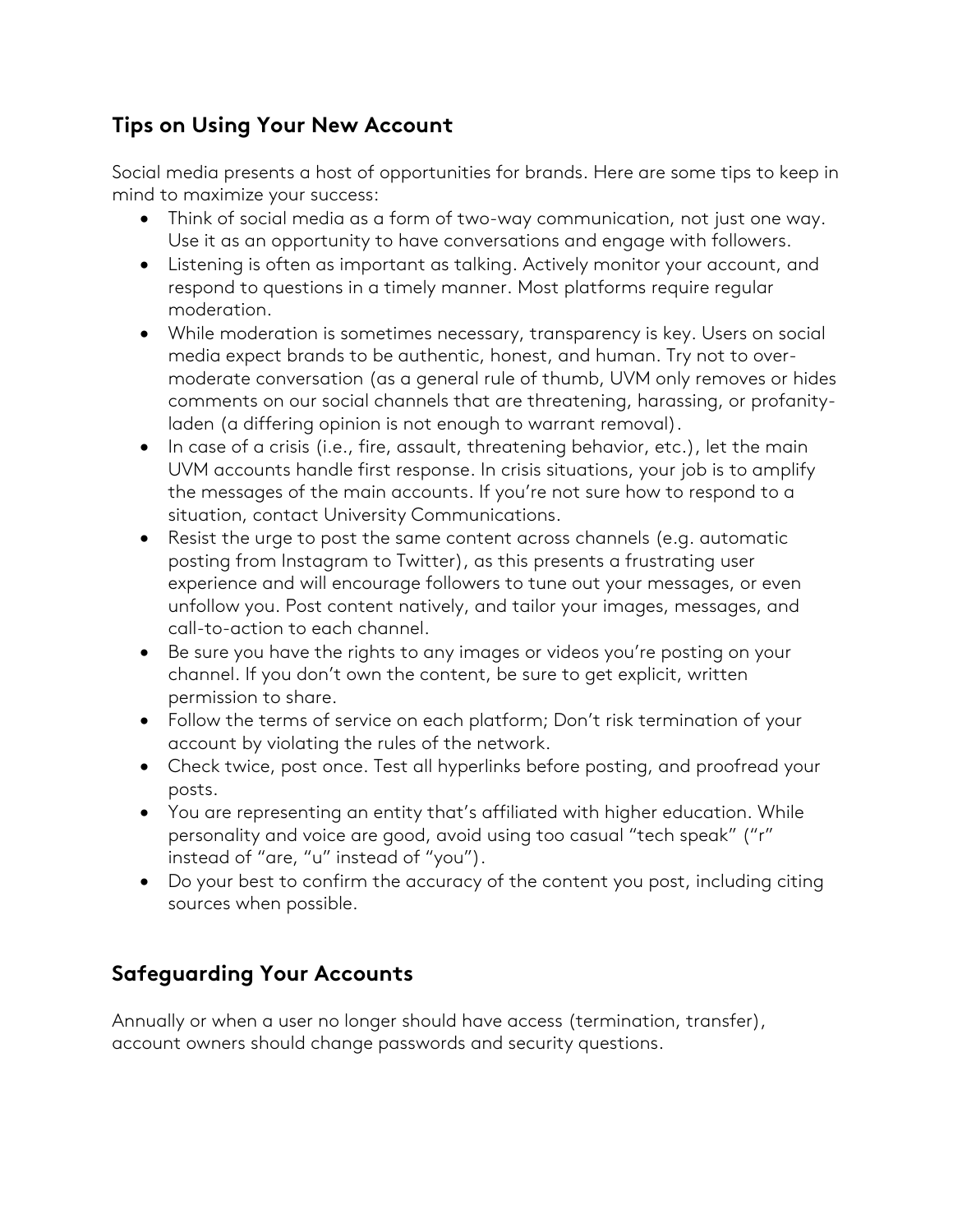Passwords should be as complex as the university's NetID requirements: at least 8 characters long, contain at least two types of characters (lowercase, uppercase, numbers, or symbols), and not be based on dictionary words.

If dual authentication is available on a platform, account owners are encouraged to make use of this feature.

### **Inappropriate Content**

The university at all times reserves the right to require removal of content for legitimate institutional reasons, in its sole discretion. For example, the university will not tolerate content that is inaccurately attributed to the university or otherwise in violation of university policy; content that infringes on proprietary or confidential information; content that is illegal, obscene, defamatory, threatening, harassing, abusive, or otherwise injurious or objectionable.

### **Policy Considerations:**

UVM has a number of policies that could apply to content posted to social media; the following are recommended practices to stay in compliance.

- Do not post content supporting or endorsing political candidates (Political Activity [http://www.uvm.edu/policies/general\\_html/political\\_activity.pdf\)](https://www.uvm.edu/sites/default/files/UVM-Policies/policies/political_activity.pdf)
- Do not use the account to promote activity that you or relatives could personally benefit from (Conflict of Interest and Commitment [http://www.uvm.edu/policies/general\\_html/conflictinterest.pdf\)](https://www.uvm.edu/sites/default/files/UVM-Policies/policies/conflictinterest.pdf)
- Do not use University trademarks, logos, symbols outside of the scope of established university policy (University Name, Symbols, Letterhead and other Proprietary Indicia of Affiliation Policy [http://www.uvm.edu/policies/general\\_html/letterhead.pdf\)](https://www.uvm.edu/sites/default/files/UVM-Policies/policies/letterhead.pdf)
- Do not post any private or protected personal information (Information Security Policy [http://www.uvm.edu/policies/cit/infosecurity.pdf;](https://www.uvm.edu/sites/default/files/UVM-Policies/policies/infosecurity.pdf) Computer, Communication, and Network Technology Acceptable Use Policy [http://www.uvm.edu/policies/cit/compuse.pdf\)](https://www.uvm.edu/sites/default/files/UVM-Policies/policies/compuse.pdf)

### **Related University Policies**

Policies Awards, Prizes, and Winnings Procedure [http://www.uvm.edu/policies/acct/prizes.pdf](https://www.uvm.edu/sites/default/files/UVM-Policies/policies/prizes.pdf)